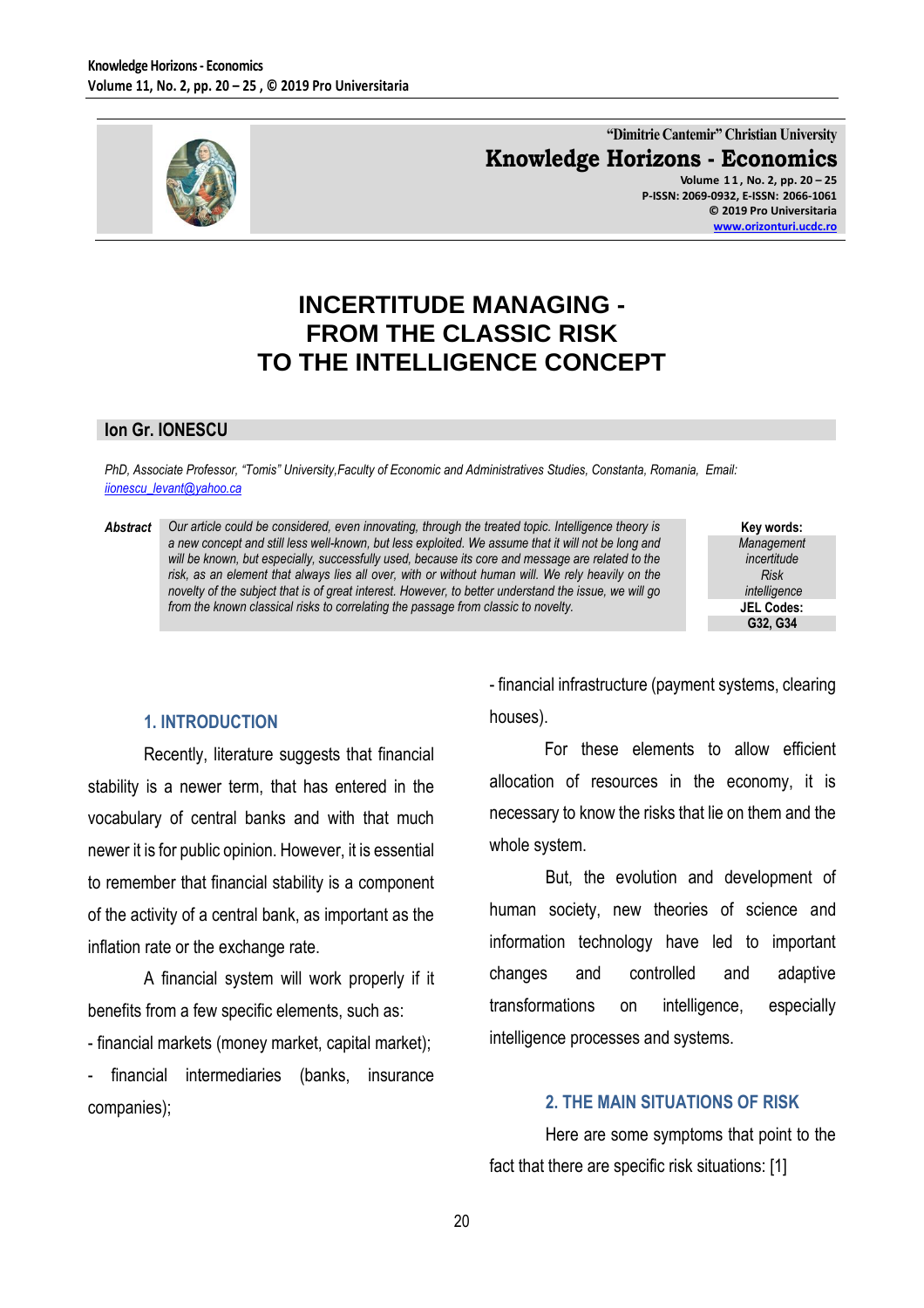- slowing economic dynamics (may cause bank losses due to difficulties in repaying of credits or as a result to lower sales or wage decline);

- changes in asset prices (may cause financial losses to investors);

- declining of a sector in the economy, but has monopolized the attention of banks and investors.

"Monitoring of risk situations and financial market infrastructures, generally is a fundamental task of a modern central bank." [5] This implies promoting safety and efficiency objectives in supervising planned or existing systems, evaluating them on the basis of these objectives and inducing changes if necessary. The most common and most significant risks that may arise within systems are: [8]

**- Liquidity risk** - the registration risk of a loss, resulting from the inability of a counterparty or a participant to fulfill its obligations at full maturity, although he / she will still be able to fully meet its obligations at a later stage .

- **Credit risk** - the risk of registration of a loss resulting from the default of the counterparty, or a participant, to fulfilling its obligations in full, neither at maturity, nor at any other time in the future. Credit risk includes the risk of replacement cost and the principal risk. The credit risk ratio is calculated as a proportion of the gross exposure related to loans and classified interest as "doubtful" and "loss" in total, classified loans and interests (excluding off-balance sheet items).

**- Settlement risk** (**financial risk**): The risk of loss due to settlement within a system does not take place as anticipated. This risk may include operational risk, credit risk and liquidity risk.

- **Operational risk** - the risk that deficiencies in computer systems or internal processes, human errors, management failures, or interruptions due to external events may lead to the reduction, deterioration or disruption of service delivery by a financial market infrastructure.

**Systemic risk** - the risk that a participant's failure to meet its obligations to participate in a system or the financial market may lead to nonfulfillment of the obligations assumed by other participants. This failure to meet obligations may cause significant liquidity or credit problems and may therefore endanger stability or confidence in the financial system.

#### **3. OTHER DISTURBING RISKS**

There are other risks that can disrupt the financial-banking system, the functioning of markets, etc., such as:

- **Concentration risk** - the risk of generating systemic risk, caused by the inability of a market share participant to meet its obligations. The relevant threshold for net settlement systems is that the top 5 players register, combined, a share of transactions higher than 80 percent.

**- Replacement cost risk** - The risk of loss arising from the counterparty's failure to complete a transaction at maturity. The resulting exposure is the cost of replacing the original transaction with the current market price. This incapacity may leave the solvable part in an unsecured position or with an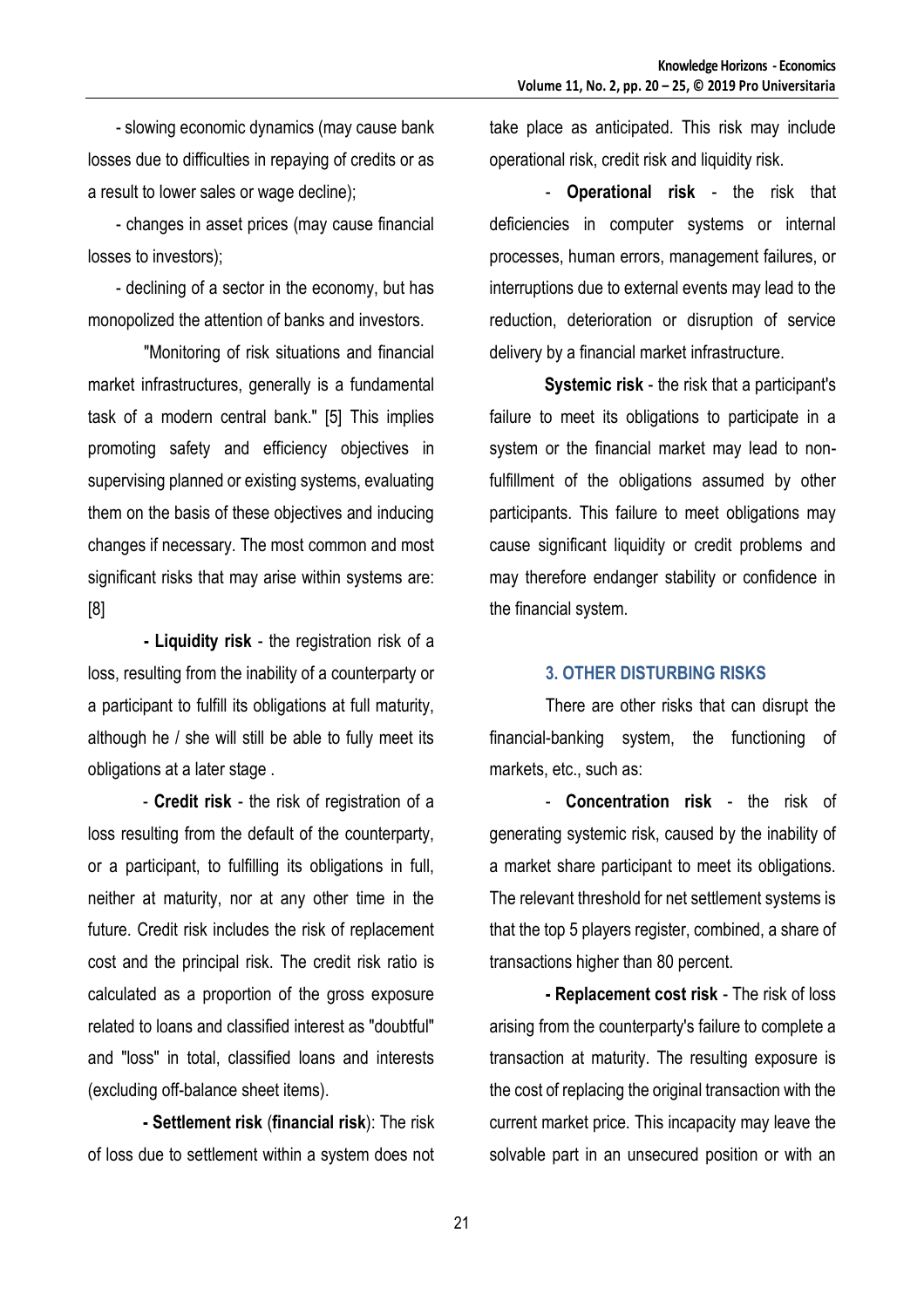open position, or it may lead to the non-realization of the estimated profits of that position.

- **Custody risk** - the risk of loss of the asset deposited with a sub-custodian as a result of bankruptcy, negligence, fraud, administration or inappropriate registration.

**- Legal risk** - the risk of a loss due to the unforeseen application of the law or other regulations and / or the impossibility of applying the contractual provisions.

**- General business risk** - the risk of loss of the capital due to diminishing income or rising expenditures to such an extent that it requires capital financing of expenditure that exceeds the level of income.

- **Investment risk** - The risk of a loss to the financial market infrastructure manager when investing the assets of the administrator and / or infrastructure participants, eg guarantees related to participation in infrastructure.

- **Risk of the principal** - the risk of a full loss of the financial asset (eg financial instruments or currencies) from a transaction (credit risk). In the settlement process, this risk is associated with asset transactions that present a time difference between finalizing the settlement of the funds and finalizing the settlement of the traded asset (for example, the absence of the "delivery versus payment" mechanism). The primary risk of foreign exchange (foreign exchange risk) settlement is sometimes referred to as the risk of Herstatt.

Some researchers claim that the particularity of the information activity is the volatility of the environment in which it operates, which

inherently implies a lower or greater degree of uncertainty.

At the same time, uncertainty is an objectively correlated concept with the risk of insecurity associated with any form of outcome [6].

Spre deosebire de *risk avoidance*, care impune prevenirea pierderilor, *risk management*, în majoritatea acceptiunilor, priveste metodele/ mijloacele prin care este gestionată incertitudinea, ca bază majoritară a factorilor de risc.

Unlike risk avoidance, which requires loss prevention, risk management, in most of the concepts, addresses the methods / means by which uncertainty is managed as a major basis for risk factors.

. The close links between security studies and scientific research in the sphere of private activities are revealed by the existence of competitive intelligence outside of which it is difficult to conceive of any applicable strategy in the related area of risk management.

In this context, "the current reality imparts a dynamic character to the competitiveness process, with the companies, having the ability to anticipate the changes, to know the environment in which they operate" [7], as well as analysis and prognosis, transforming the data available in intelligence products into the basis on which strategic decisions are made.

Competitive Intelligence provides the Early Warning on the Threats and Opportunities, and it is the risk management binder in the security sphere, translating through systematic monitoring of a set of specific indicators that provide information on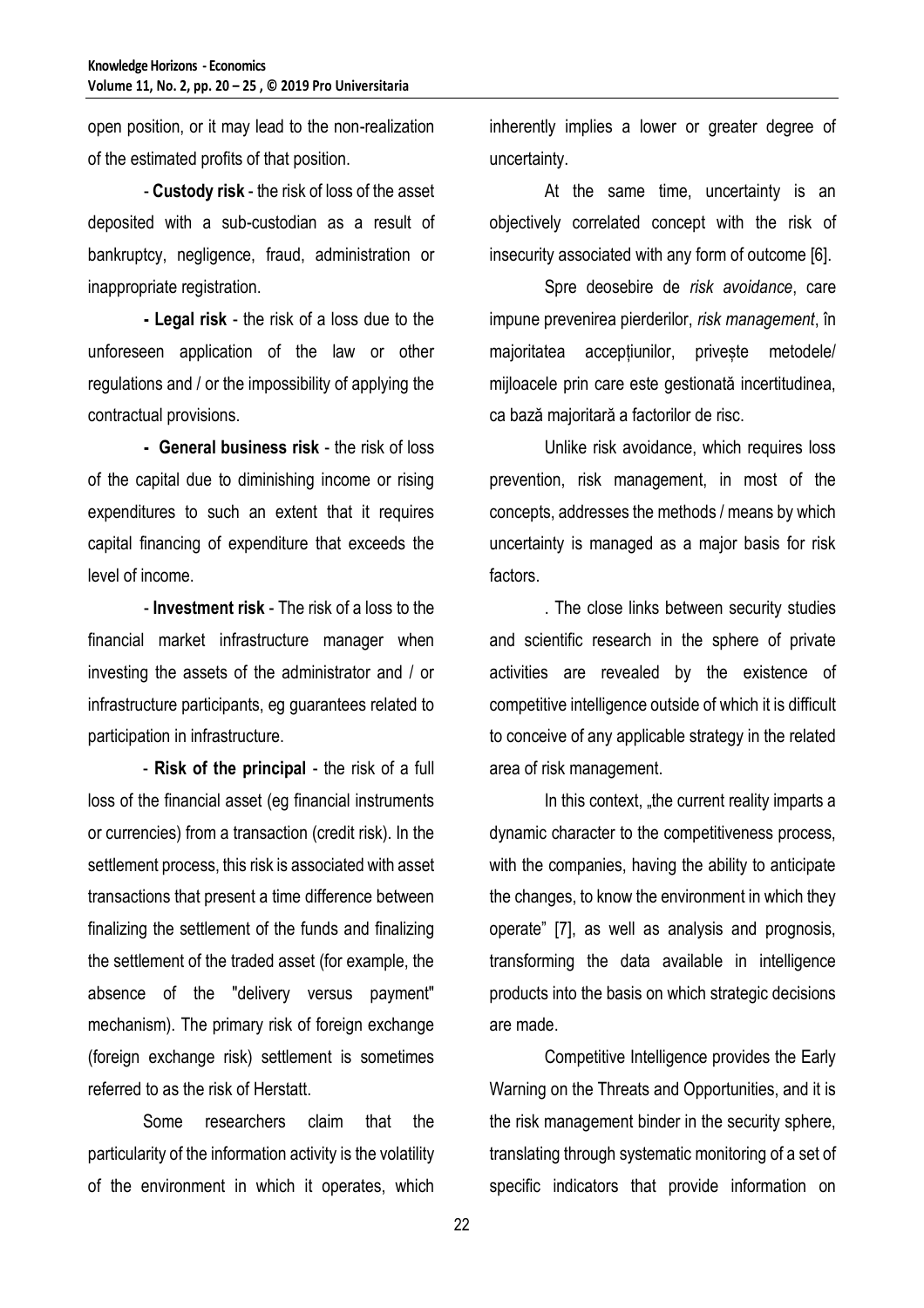changes / deviations recorded in the normal, predictable behavior of the opponent.

## **4. THE INTELLIGENCE CONCEPT - REDEFINING OF KNOWLEDGE AND EXPLOITATION OF INFORMATION**

At the stage we are moving, the evolution and development of human society, new theories of science and information technology have led to important changes and controlled and adaptive transformations on intelligence, especially on intelligence processes and systems.

These developments have determined and will lead to mandatory resettlements in open and closed sources of information, so that the increase of information volumes from open sources, but especially their increase in intelligence processes, to unpredictable percentages, shortly after.,

Thus, they have determined corporative or state centers, which have anticipated the valences of using knowledge as a competitive advantage, to undertake extensive and effective measures to reconfigure the way intelligence approaches are approached through new systemic models.

In recent years, the application of modern methods of management of information and knowledge and the development approach through the use of open systems have become determinants of the competitiveness of any organizational entity.

Globally, there has been a shift from geopolitical to geo-economic, the state's ability now to manage knowledge at a strategic level to strengthen the public administration, economy, education,

research and social welfare. The emergence of the opening paradigm has led to major reconsiderations by intelligence services regarding the ability to manage an "opening culture" and to capitalize on its results.

Researchers' searches and efforts now involve a conjugation of knowledge and exploitation efforts by designing and managing capabilities comprised of research-development, education and innovation meta-networks linked through partner frameworks at national and global level, on the information space represented by the open sources.

In this context, it would be necessary to redefine the field of information through the concept of intelligence, trying to identify an evolutionary model, expressing its dynamic and systemic vision, in line with the evolution and development of new scientific theories, restructuring the intelligence processes through the theories of theories socially modified social networks, through inevitable interaction with information technologies.

In this respect, the efforts should be directed to conceptualizing and designing a model of intelligence with organizational identity and specificity, on the one hand, it is a prerequisite for integration into NATO and the EU, and on the other hand it is an indispensable premise for competitiveness . Also, to be a successful projection, first of all we need to understand the framework in which we act as local players in the global space.

We need to understand the roles, missions, components and functions of the current intelligence domain and, in particular, to identify and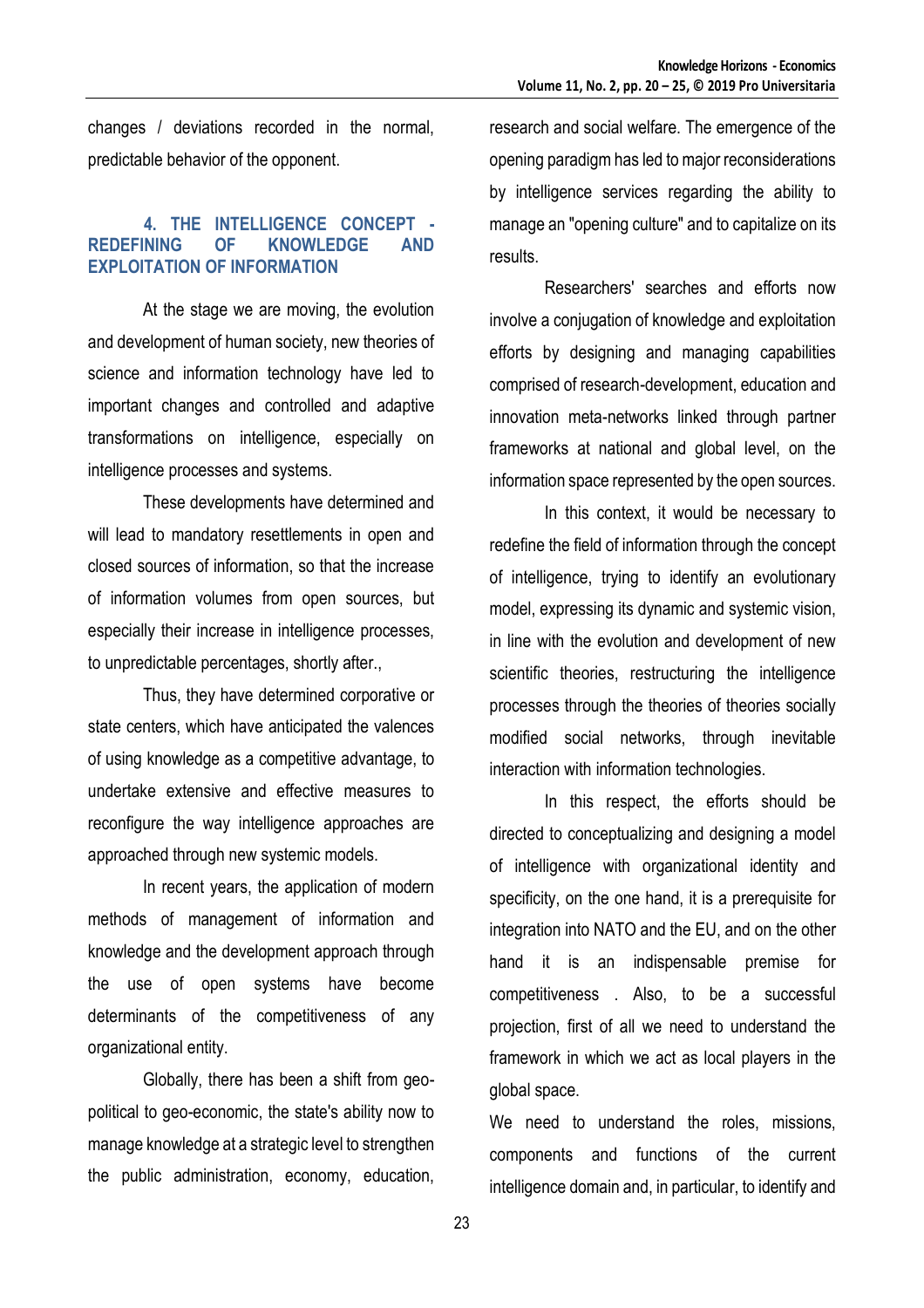separate "conceptually" the fundamental and complementary attributes of intelligence activity, seen from a holistic point of view, both at national and organizational level, taking into account that the old principles and processes have begun to be diluted, and today there is no clear distinction between:

a - external and internal; in short, this is a consequence of phenomena related to the emergence of social networks, practically at any level; discursive reference works can be found in this [3]

b - strategic and tactical factor in this respect is the adoption, criticism and extension of OODA [2], PDCA [4] etc. models,

It's needed by an parenthesis (some explanations in the alternative).

The PDCA cycle is a method of organizing and conducting management activities, oriented towards continuous improvement of the quality management system. This method of quality improvement was designed and represented graphically by Dr. W. Edwards Deming and is also called the Deming cycle, the Shewhart cycle, or Deming's wheel. The name of the method comes from the English initials of the constituent phases: Plan (P), Do (D), Check (C), Act (A), in translation: planning-making-checking-action. In the SR EN ISO 9001: 2001 standard, clause 0.2, it is mentioned that all processes can be applied to the PDCA methodology. Later, Deming modified the PDCA into the "Plan, Do, Study, Act" (PDSA) because he noticed that the "verification" phase emphasized the inspection of the study.

between:

c - collection and analysis - according to the data of specialists only 10% of the collected information is analyzed, reason enough clear and justified to notice that either we remain prisoners of a classification or we escape in efficiency; the rate of multiplication of information can not be maintained as long as we have adopted the globalization of the information media and the freedom to use it, as well as between information and intelligence - inserting knowledge alongside information would lead to relatively slow effect.

### **5. CONCLUSIONS**

Risk management therefore removes the factors that interfere with the achievement of strategic objectives by creating a mechanism capable of providing a comprehensive radiography of the security environment, by putting into the same equation all interdependent variables in the face of identification of their own vulnerabilities.

At the same time, any organizational approach must take into account the construction of a new intelligence model, starting from concepts and not from the creation of structures and rules, which implies a type of mental map capable of conferring the flexibility required by time adaptation real, from a dynamic competitive environment.

With the "moderator of reaction" represented by competition, however, there is a need for adequate innovation potential, and it no longer allows for the quiet and pleasant life of reducing information activity to information as a product. It is necessary not only information as a